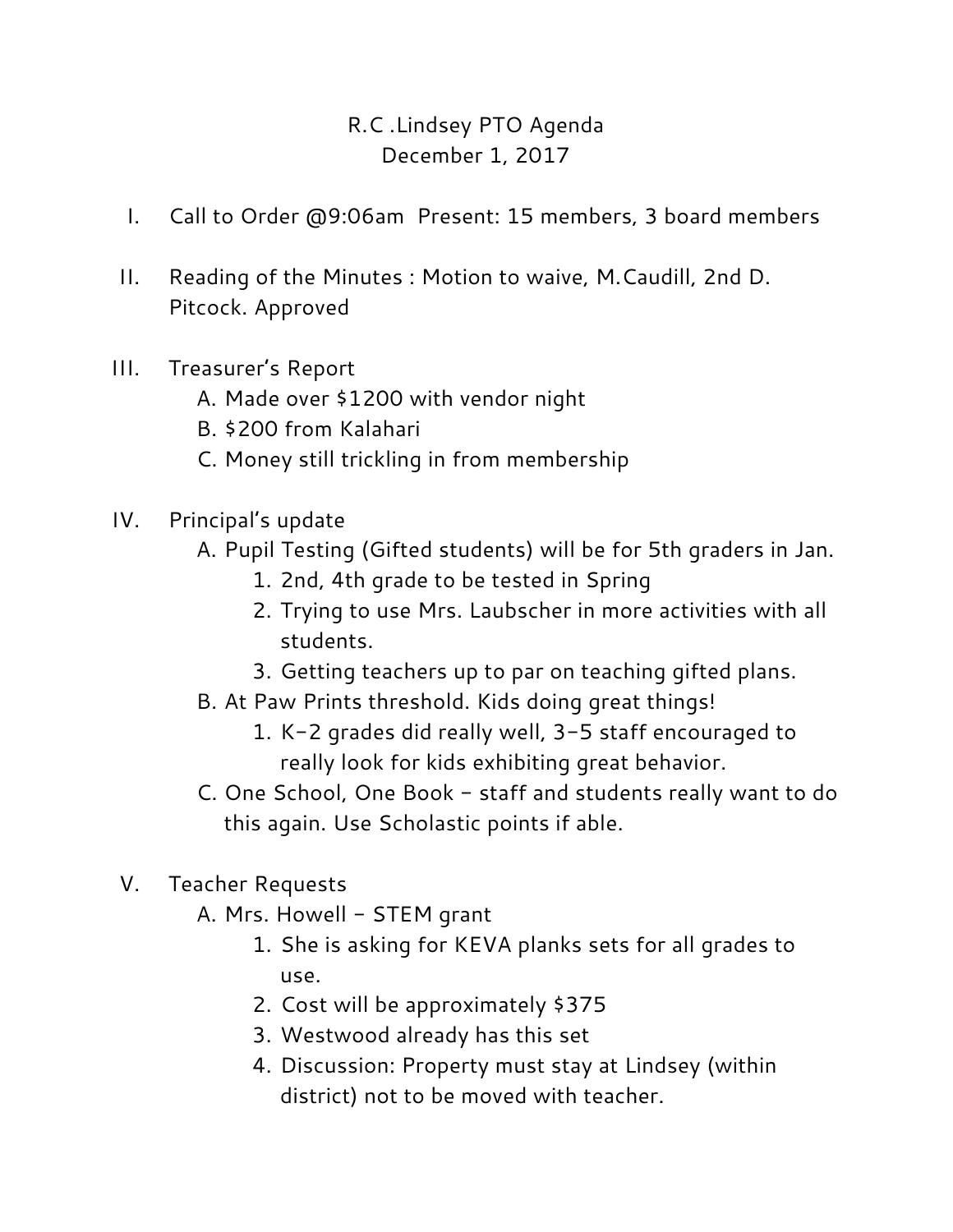- 5. B. Ohlsen motion to approve, L. Johnson 2nd.
- B. Mrs. Hoehnen Speech
	- 1. Articulation Station (purchased already at 40% off)
	- 2. Gave us a demo with her phone. Waiting for new iPad
	- 3. 35.99 on sale, can use on several devices. One time purchase - reimbursement
	- 4. 50 students
	- 5. Discussion: Going forward, electronic application purchased needs to happen with district account, not personal
	- 6. Motion to approve, M. Caudill. 2nd I. Haak
- C. Voting
	- 1. Howell passed
	- 2. Hoehnen passed
- VI. Old Business
	- A. Vendor Night Huge success!
	- B. Holiday Shop All set up! Staff totally on board
		- 1. Evening out for mom's that volunteer Dec 18th
		- 2. Once holidays are getting close, see if people are looking to get rid of decorations for the following year.
	- C. Donuts at Dawn
		- 1. Still looking for volunteers! 7:30 8:30 time slots
	- D. Box Top Contest Results
		- 1. 6 winners for the Spirit Shop
		- 2. 3800 total brought in, not as many as we would like.
		- 3. Possibly put out ad in Chesterland News for all schools
- VII. New Business
	- A. Holiday Parties (Winter and Valentine's Day)
		- 1. Winter 2:15 3pm
		- 2. Pretzels, Hershey Kisses and juice boxes for snack
		- 3. Popcorn for all kids at lunch time, smaller quanities